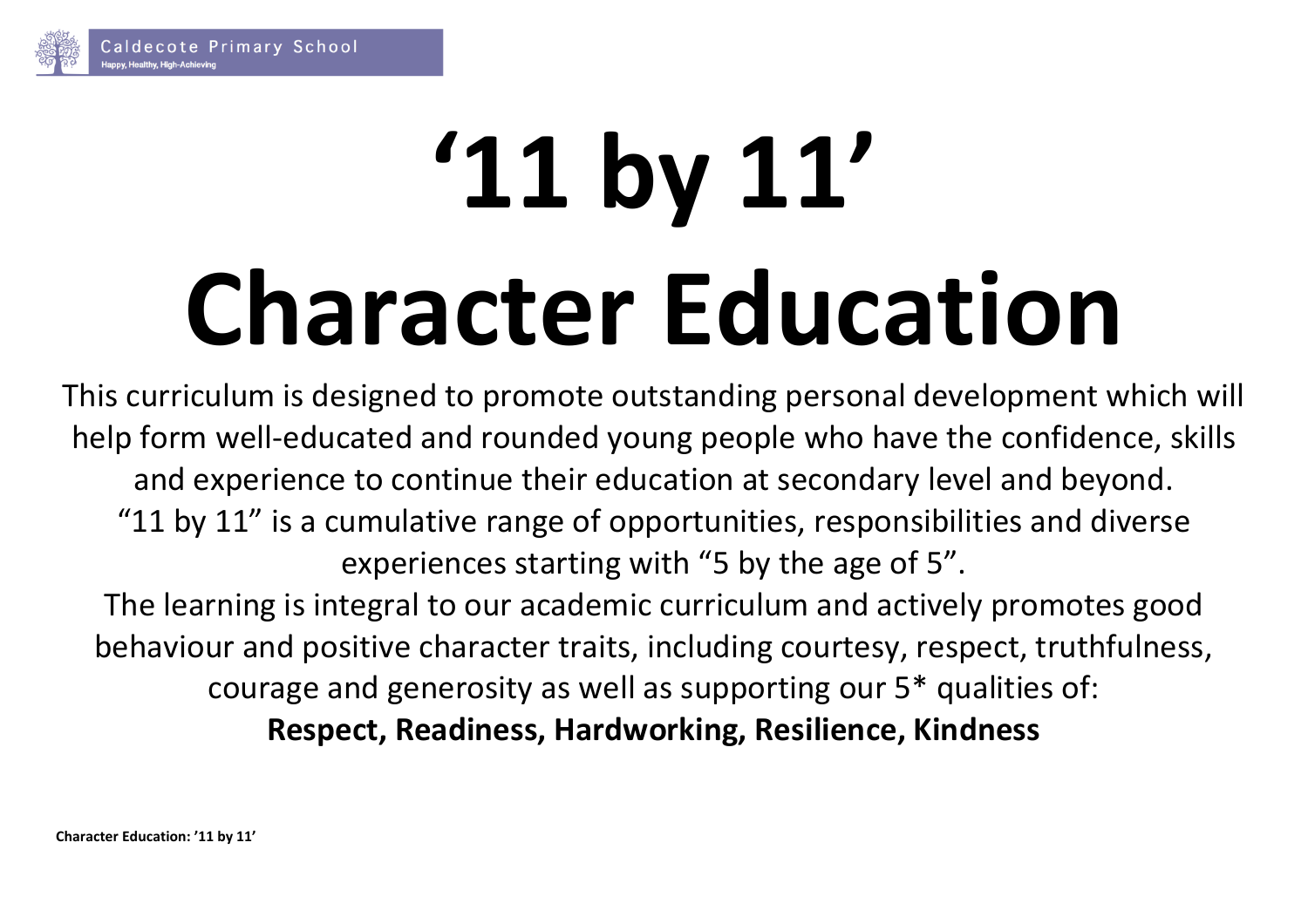

#### **Reception**

#### **Every Caldecote pupil will:**

- **-** Celebrate the diverse culture represented within their class
- **-** Have a chance to 'dress up' for a special occasion at least once every year
- **-** Prepare some food and then eat it as part of a celebration
- **-** Have the chance to meet someone from their community
- **-** Perform in front of their class at least once every year
- **-** Tell your class about their favourite character from a book
- **-** Take part in a performance in the hall
- **-** Compete in a whole school sporting competition at least once a year

# **"5 by 5" by the age of 5 years each Reception pupil will:**

- **-** Visit a farm and meet live animals
- **-** Plant something and watch it grow
- **-** Make a sandwich for a picnic
- **-** Climb to the top of something high e.g. the wall bars in the hall
- **-** Post a letter at the local post box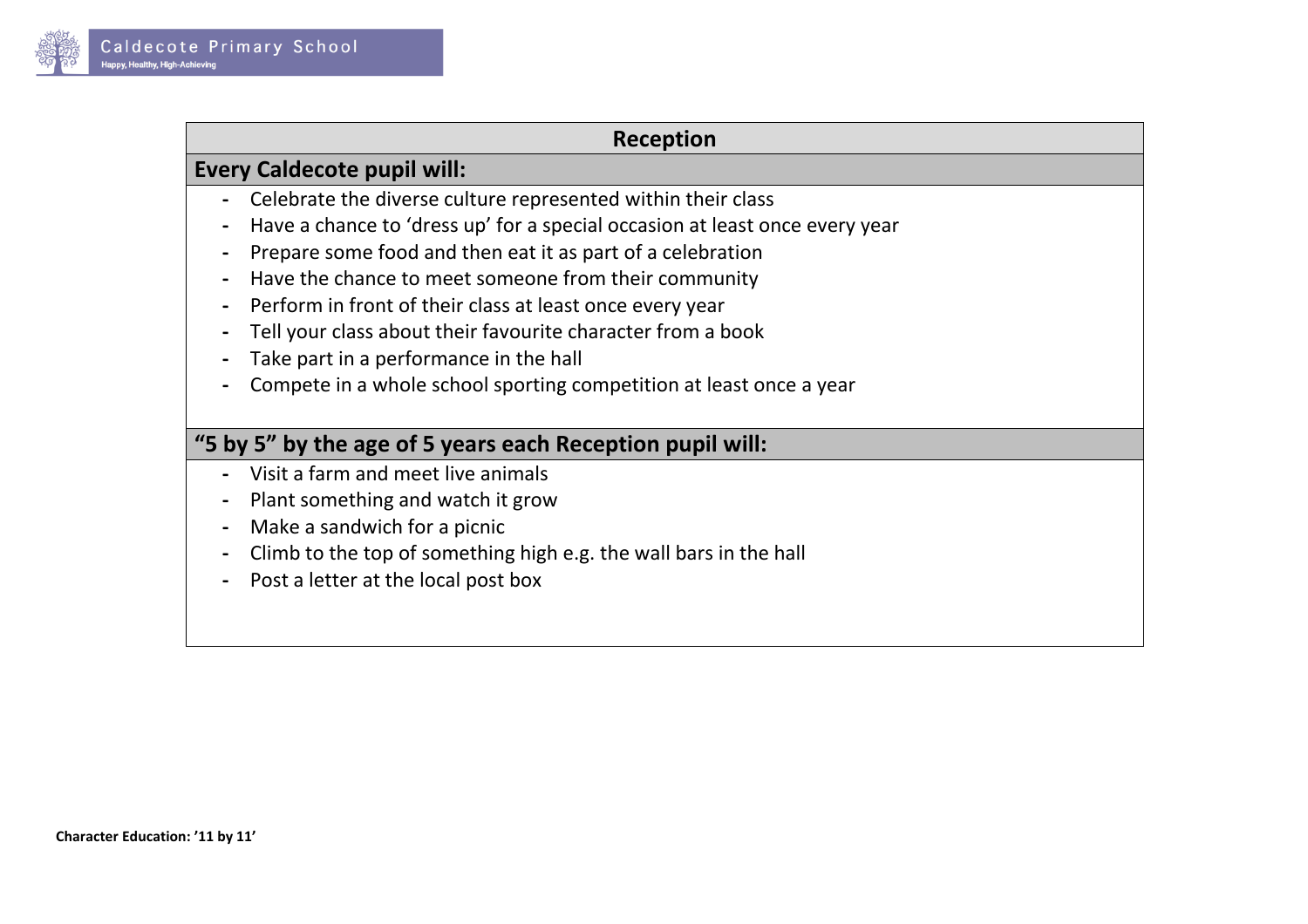

## **Year 1**

## **Every Caldecote pupil will:**

- **-** Celebrate the diverse culture represented within their class
- **-** Have a chance to 'dress up' for a special occasion at least once every year
- **-** Prepare some food and then eat it as part of a celebration
- **-** Have the chance to meet someone from their community
- **-** Perform in front of their class at least once every year
- **-** Tell your class about their favourite character from a book
- **-** Take part in a performance in the hall
- **-** Compete in a whole school sporting competition at least once a year

#### **"6 by 6" by the age of 6 years each Year 1 pupil will:**

- **-** Bake bread and eat it
- **-** Use a drill and saw
- **-** Go on a treasure hunt
- **-** Create a piece of art for an exhibition
- **-** Meet and hold an exotic pet or animal
- **-** Build and light a fire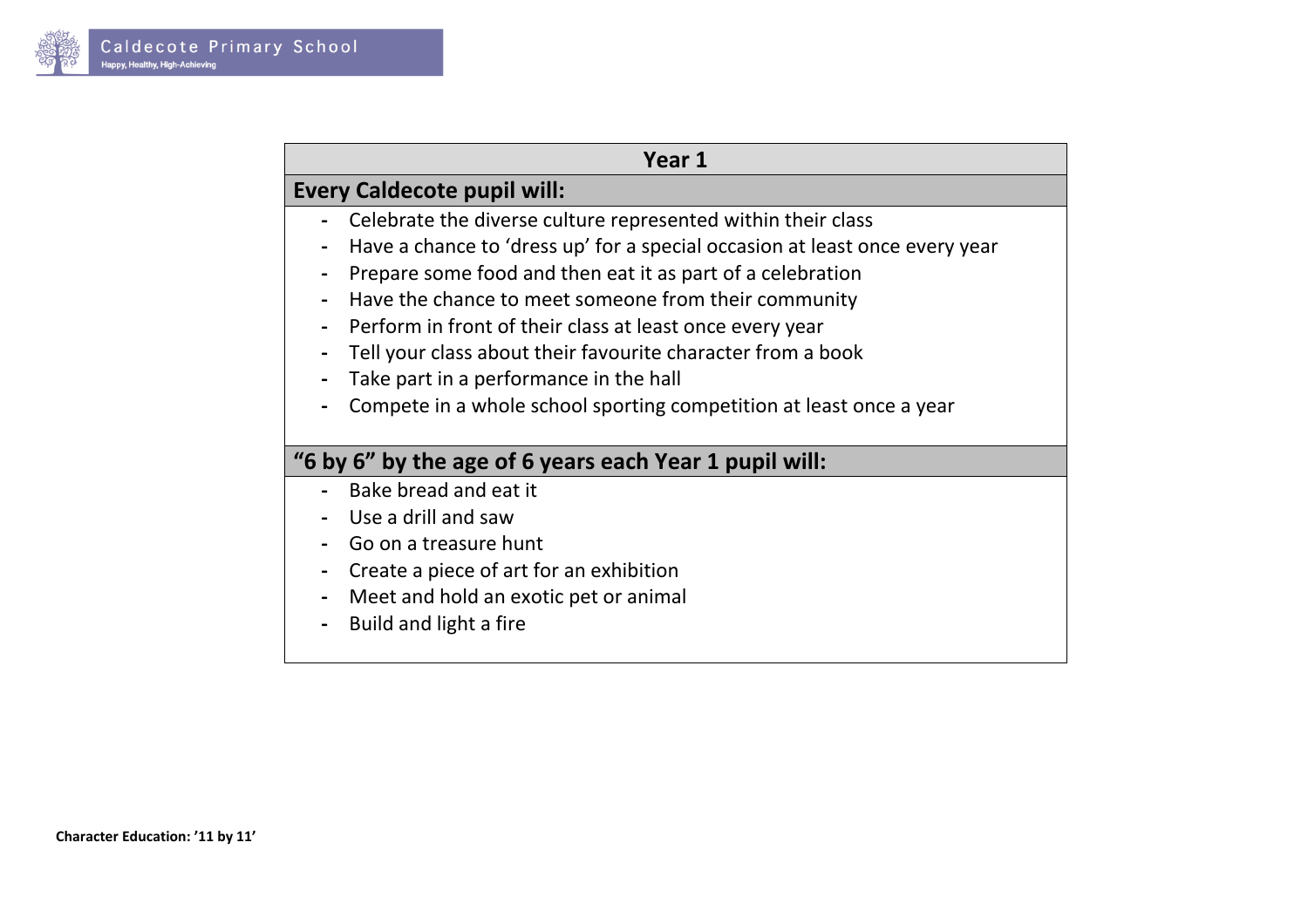

| Year 2                                                                      |  |
|-----------------------------------------------------------------------------|--|
| <b>Every Caldecote pupil will:</b>                                          |  |
| Celebrate the diverse culture represented within their class                |  |
| Have a chance to 'dress up' for a special occasion at least once every year |  |
| Prepare some food and then eat it as part of a celebration                  |  |
| Have the chance to meet someone from their community                        |  |
| Perform in front of their class at least once every year                    |  |
| Tell their class about their favourite character from a book                |  |
| Take part in a performance in the hall                                      |  |
| Compete in a whole school sporting competition at least once a year         |  |
|                                                                             |  |
| "7 by 7" by the age of 7 years each Year 2 pupil will:                      |  |
| Use sharp knives to cut and prepare food                                    |  |
| Take a trip to the seaside or some open water                               |  |
| Prepare and serve a hot breakfast                                           |  |
| Buy something and check their change                                        |  |
| Make a film about the local area                                            |  |
| Pick wild fruit                                                             |  |
| Learn and perform a Spanish song                                            |  |
|                                                                             |  |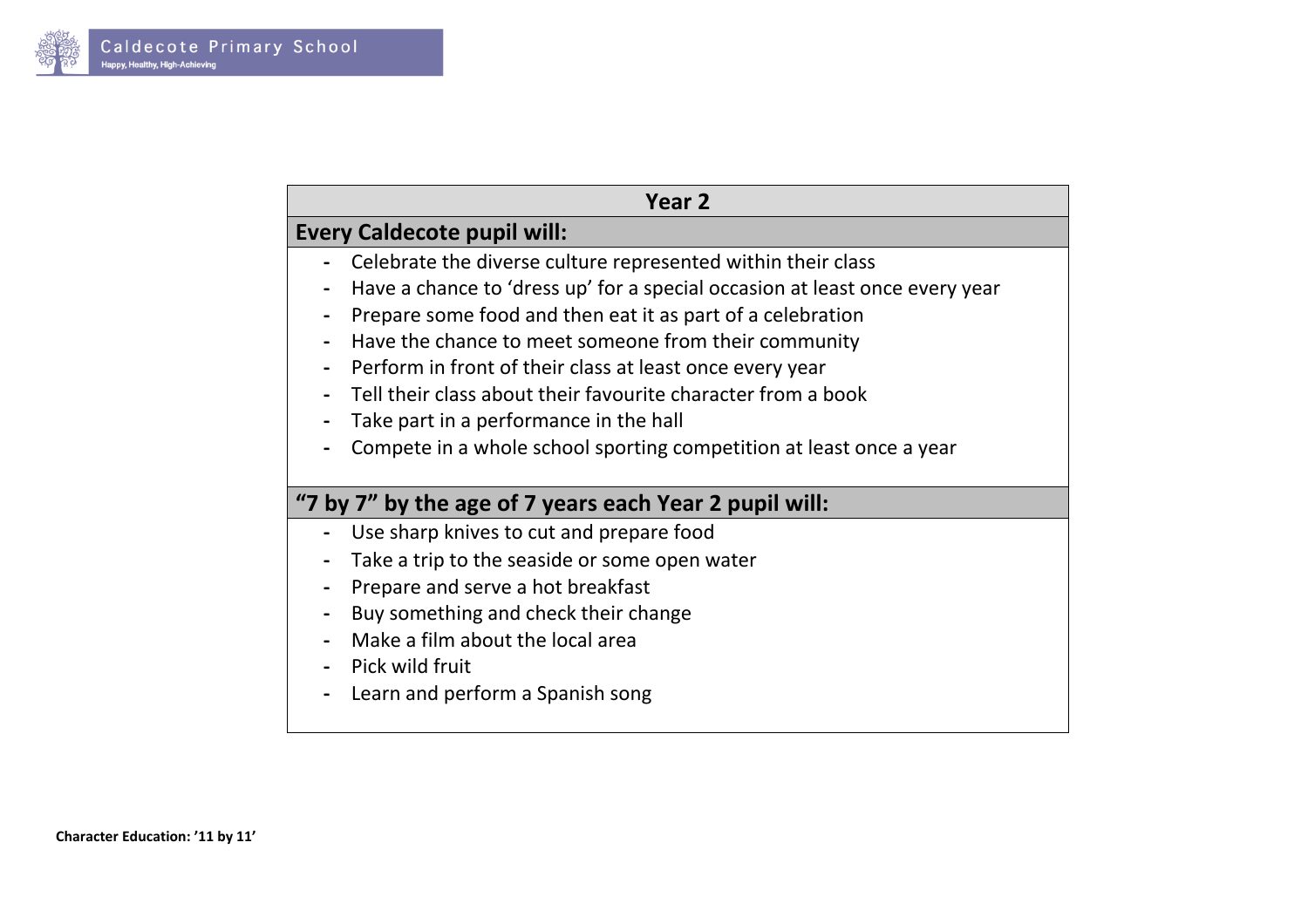

| Year 3 |  |
|--------|--|
|--------|--|

# **Every Caldecote pupil will:**

- **-** Celebrate the diverse culture represented within their class
- **-** Have a chance to 'dress up' for a special occasion at least once every year
- **-** Prepare some food and then eat it as part of a celebration
- **-** Have the chance to meet someone from their community
- **-** Perform in front of their class at least once every year
- **-** Tell their class about their favourite character from a book
- **-** Take part in a performance in the hall
- **-** Compete in a whole school sporting competition at least once a year

### **"8 by 8" by the age of 8 years each Year 3 pupil will:**

- **-** Write a letter to themselves about their hopes for the next four years
- **-** Eat something they've not tried before
- **-** Learn a new game
- **-** Make a den
- **-** Cook outdoors
- **-** Make something out of wood
- **-** Try yoga
- **-** Dissect owl pellets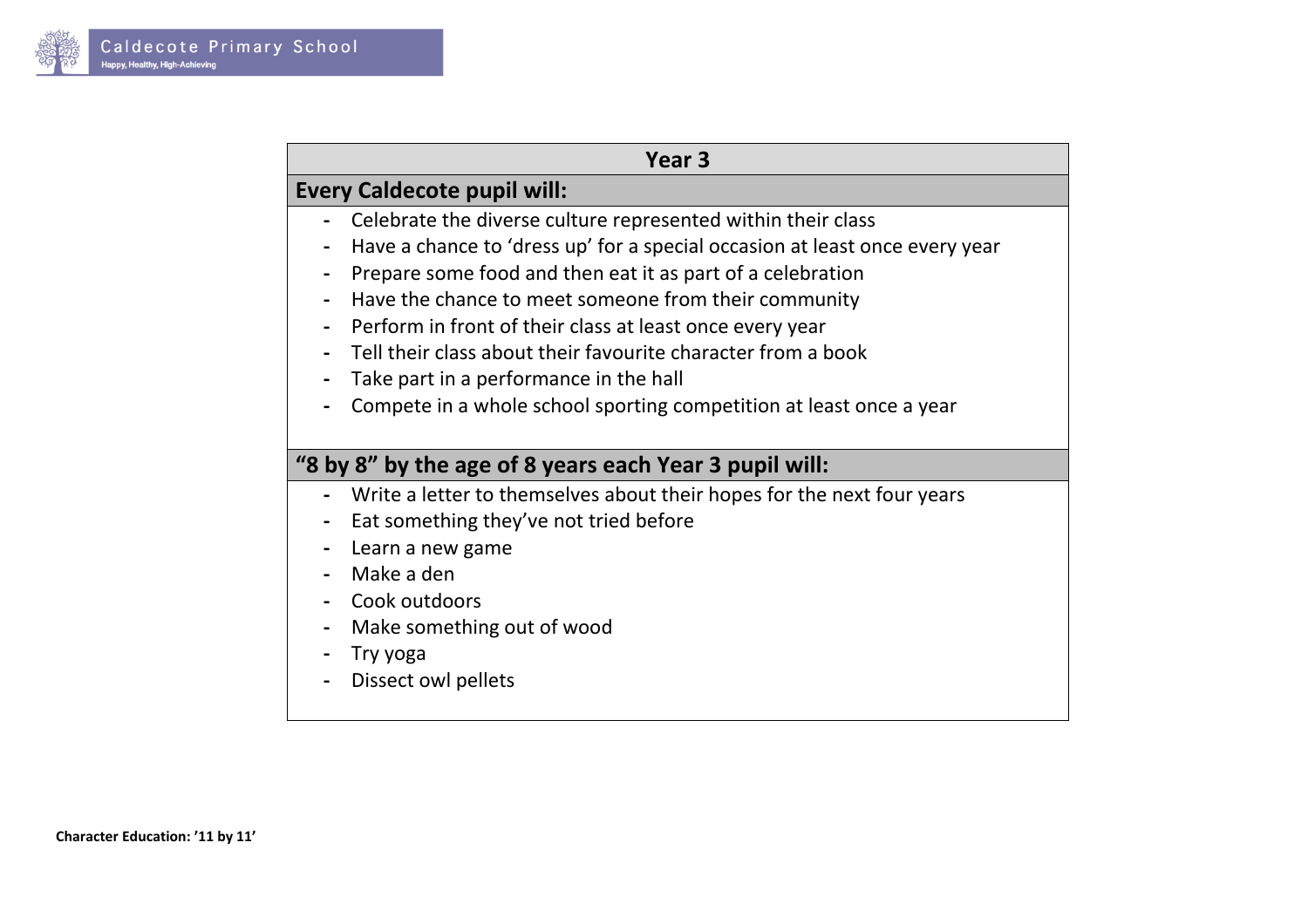

| Year 4 |  |
|--------|--|
|--------|--|

# **Every Caldecote pupil will:**

- **-** Celebrate the diverse culture represented within their class
- **-** Have a chance to 'dress up' for a special occasion at least once every year
- **-** Prepare some food and then eat it as part of a celebration
- **-** Have the chance to meet someone from their community
- **-** Perform in front of their class at least once every year
- **-** Tell your class about their favourite character from a book
- **-** Take part in a performance in the hall
- **-** Compete in a whole school sporting competition at least once a year

#### **"9 by 9" by the age of 9 years each Year 4 pupil will:**

- **-** Create a chemical reaction
- **-** Write and perform a poem
- **-** Use a device such as a tablet to document a performance
- **-** Make a sculpture
- **-** Climb a tree
- **-** Explore somewhere new outside their local area
- **-** Learn about a religion and visit a place a worship
- **-** Make up their own game and teach it to someone else
- **-** Stay away from home for a night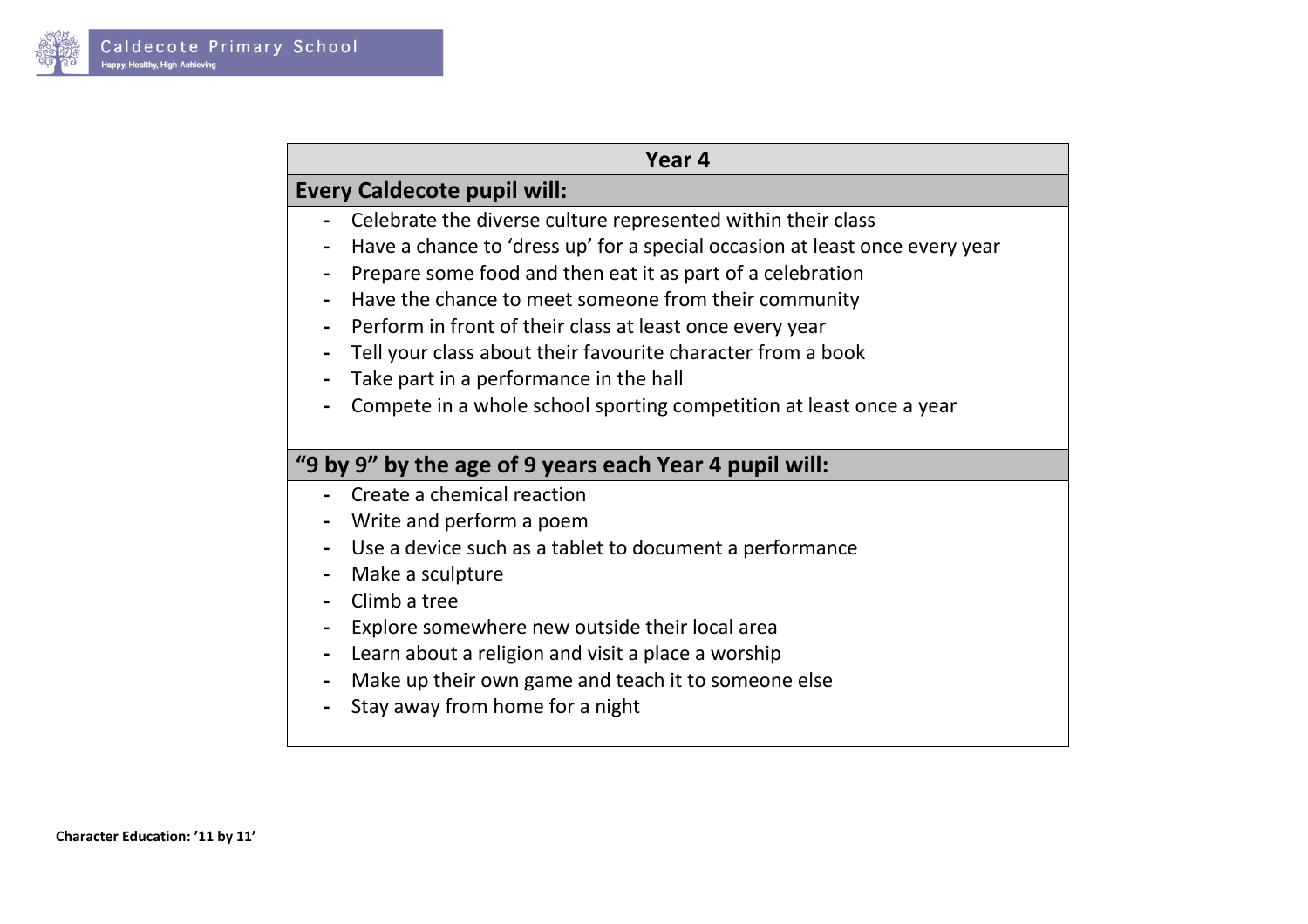

|                                                           | Year 5                                                                      |
|-----------------------------------------------------------|-----------------------------------------------------------------------------|
|                                                           | <b>Every Caldecote pupil will:</b>                                          |
|                                                           | Celebrate the diverse culture represented within their class                |
|                                                           | Have a chance to 'dress up' for a special occasion at least once every year |
|                                                           | Prepare some food and then eat it as part of a celebration                  |
|                                                           | Have the chance to meet someone from their community                        |
|                                                           | Perform in front of their class at least once every year                    |
|                                                           | Tell their class about their favourite character from a book                |
|                                                           | Take part in a performance in the hall                                      |
|                                                           | Compete in a whole school sporting competition at least once a year         |
| "10 by 10" by the age of 10 years each Year 5 pupil will: |                                                                             |
|                                                           | Take part in a debate                                                       |
|                                                           | Make papier mache                                                           |
|                                                           | Use an OS map and go orienteering                                           |
|                                                           | Do a blind folded taste test                                                |
|                                                           | Write a story for Reception class                                           |
|                                                           | Visit a science laboratory                                                  |
|                                                           | Write a speech                                                              |
|                                                           | Learn how to knit                                                           |
|                                                           | Go camping                                                                  |
|                                                           | Experience intolerance or what it is like to be a minority group            |